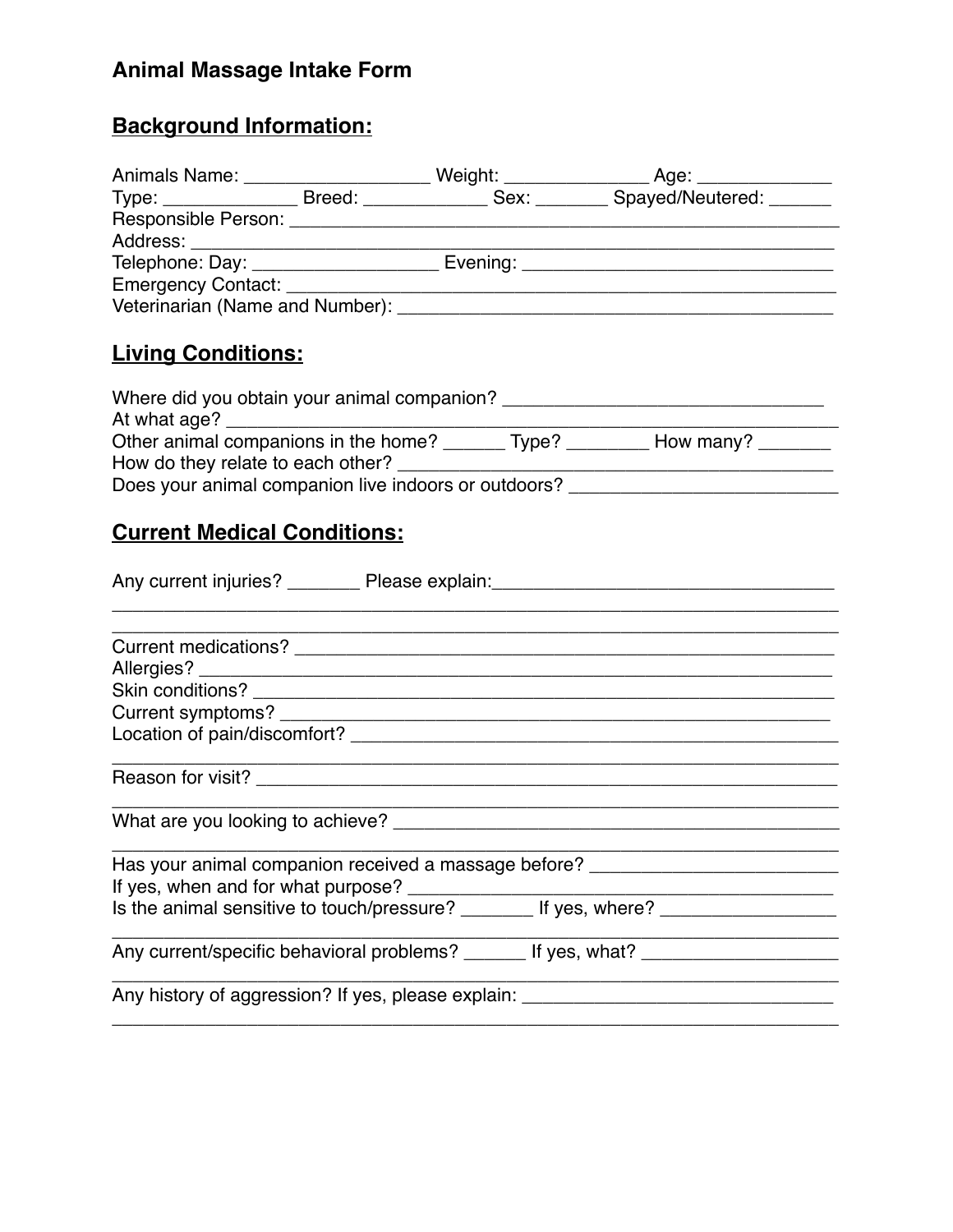# **Animal Massage Intake Form**

### **Nutrition:**

| What do you feed your animal companion? |  |
|-----------------------------------------|--|
| Feeding schedule?                       |  |
| Last time animal ate?                   |  |

#### **Maintenance Schedule:**

| Exercise schedule:                     |                    |
|----------------------------------------|--------------------|
| Grooming schedule:                     |                    |
| Date animal's ears last checked?       | Date ears cleaned? |
| Date animal's nails were last trimmed? | Last fecal check?  |

#### **Dental History:**

| Date of last teeth cleaning?<br>Describe breath odor: |       | Condition of teeth? |  |
|-------------------------------------------------------|-------|---------------------|--|
| Any dental procedures?                                | When? | What?               |  |

Tooth extractions? \_\_\_\_\_\_\_\_\_\_\_ How many? \_\_\_\_\_\_\_\_\_\_\_\_ Date? \_\_\_\_\_\_\_\_\_\_\_\_\_\_\_\_\_\_\_\_

# **Medical History:**

| Any surgeries?<br>When?                                                                                                                  | What type? $\sqrt{2\pi}$ |  |
|------------------------------------------------------------------------------------------------------------------------------------------|--------------------------|--|
| Prior illnesses?<br><u> 1980 - Jan Stein Stein Stein Stein Stein Stein Stein Stein Stein Stein Stein Stein Stein Stein Stein Stein S</u> |                          |  |
| Prior medications?                                                                                                                       |                          |  |
| Any history of epileptic seizures?                                                                                                       | Hip dysplasia?           |  |
| Elbow dysplasia? _____________                                                                                                           | Parasites? What type?    |  |
| Immunizations? ________What type?                                                                                                        |                          |  |
|                                                                                                                                          |                          |  |

### **Breeding History:**

| Date animal was last studded/bred?       |                   | Any pregnancies? |  |
|------------------------------------------|-------------------|------------------|--|
| If yes, when?                            | Any miscarriages? | If yes, when?    |  |
| Any pregnancy or birthing complications? |                   |                  |  |
| Date of last estrus cycle?               |                   |                  |  |

# **Travel History:**

| Has the animal ever traveled out of the country or state? |  |
|-----------------------------------------------------------|--|
| If yes, when and where:                                   |  |